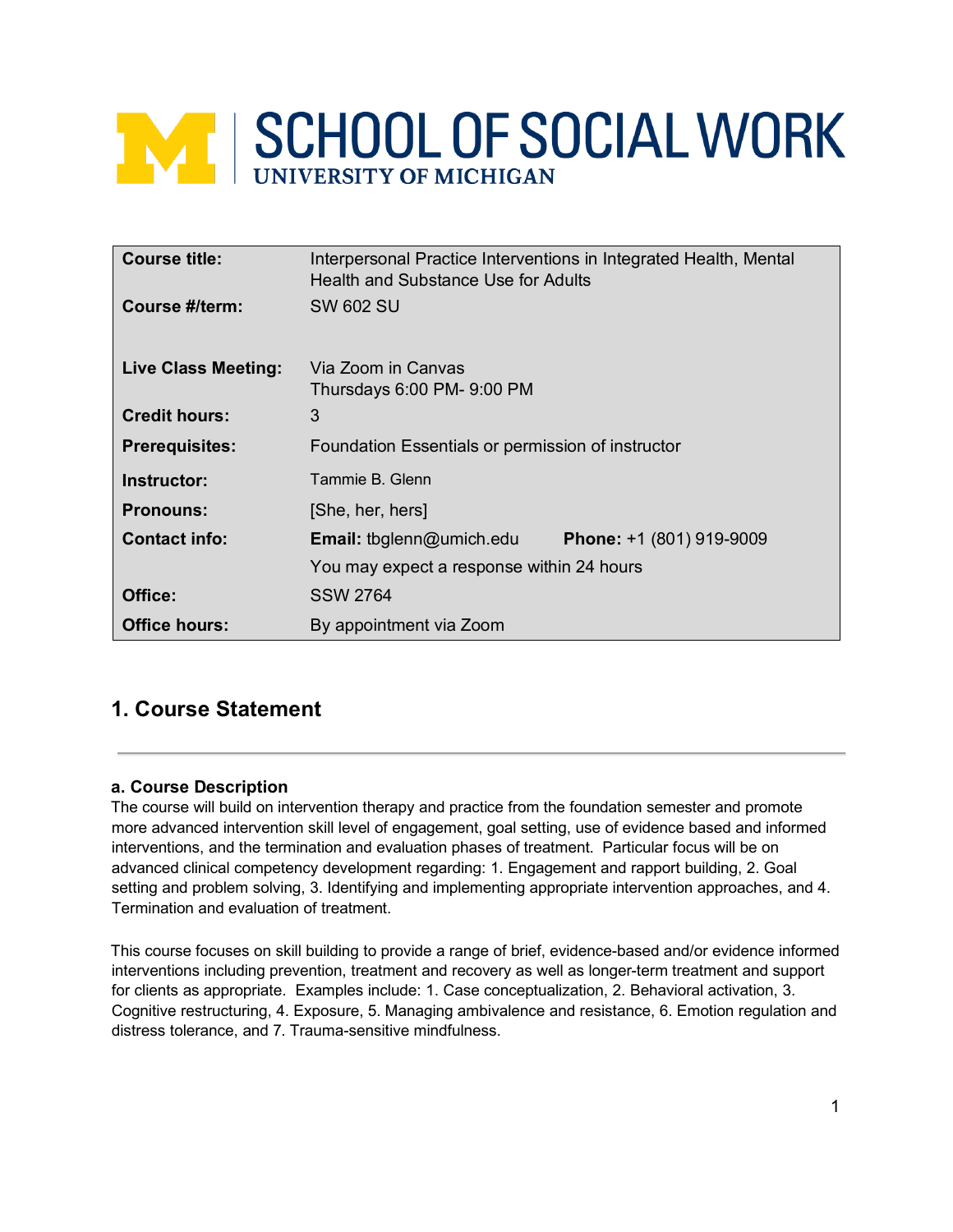Core evidence-based/evidence-informed therapies will be the focus of this class including: 1. Motivational interviewing, 2. Cognitive behavioral therapy (CBT) and 3. emerging acceptance-based therapies such as Dialectical Behavioral therapy (DBT), Acceptance and Commitment Therapy (ACT), and Mindfulness Based Cognitive Therapy (MBCT).

Attention will be given to application of interventions with clients across diverse populations and needs, with a focus on common health and mental health conditions such as depression/anxiety, substance use, chronic pain, etc. Attention will also be given to application of interventions in a variety of integrated health, mental health, and substance abuse practice settings such as community mental health agencies, health care facilities and non-profit agencies.

# **b. Course Objectives and Competencies**

Upon completion of the course, students will be able to:

- 1. Identify and assess evidence-based interventions and best social work practices for application in a variety of health settings including integrated health, mental health, behavioral health, and hospital, outpatient, and community care settings (EPAS 2, 4, 8)
- 2. Identify and apply longer-term models of treatment and support for clients with persistent illnesses/conditions that require follow-up over time (EPAS 6, 8)
- 3. Explain information, education, guidance, and support to family members about health conditions, prevention, available treatments, illness and self-management, peer support, and recovery (EPAS 2, 6, 8)
- 4. Analyze clinical, evidence-based/evidence-informed rationale for use of a specific intervention to match client needs, preferences, and response (EPAS 2, 4, 8)
- 5. Demonstrate brief supportive interventions addressing holistic consequences of physical, mental illness, and injury (EPAS 6, 8)
- 6. Demonstrate brief, trauma-informed interventions for mental health conditions, risky or harmful substance use conditions, adjustment to illness, and chronic disease management (EPAS 2, 4, 8)
- 7. Apply focused interventions to engage clients in change processes to improve health and to adhere to patient-centered treatment and care plans (e.g., motivational interviewing) (EPAS 4, 6, 8)
- 8. Monitor and evaluate outcomes of interventions and modify, adjust interventions accordingly (EPAS 7, 9)

# **c. Course Design**

This is an online course and will be open from 05/09 and to 08/11. Each week, you will be assigned to readings, view lecture materials, watch treatment videos, engage in clinical practice and discussions within the live class time, and complete individual assignments. All tasks can be found in each weekly module. Make sure to read the announcements section thoroughly at the beginning of each week. This is where you will find a summary of each week's tasks, any supplemental reading or videos I suggest, and any additional information directed to the class.

This course encourages a "flipped classroom" format in which students complete pre-class work (readings, videos, etc.). The majority of class time used for ALL students will focus on engaging in active clinical practice of interventions using client vignettes which represent diverse populations, health concerns/diagnoses, comorbidities, and lived experiences.

Active practicing of skills, engaging in role-play, observation and critical analysis of assessment process, and mutual constructive feedback is critical to the skill development focus of this class.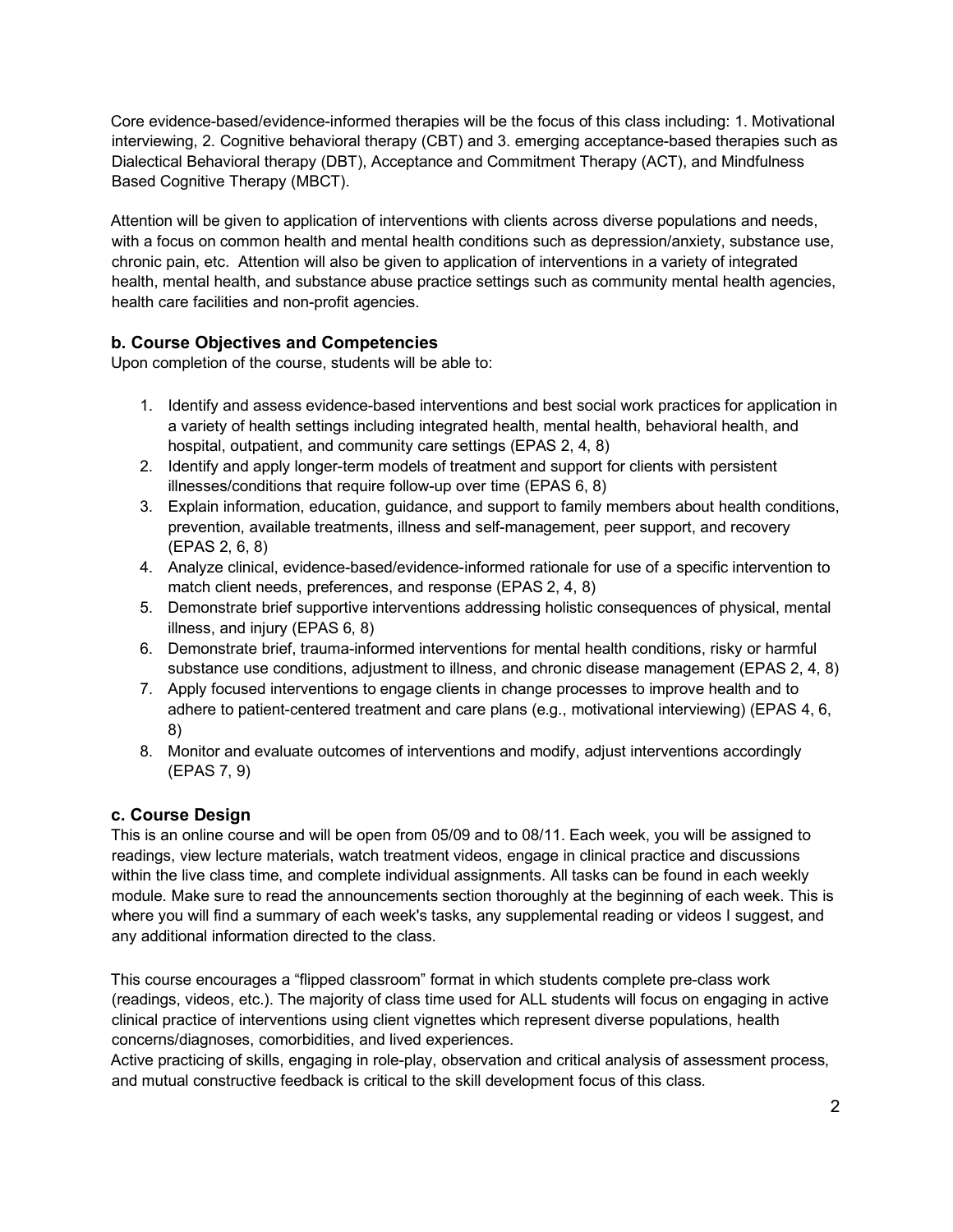#### **d. Intensive Focus on PODS**

This course integrates PODS content and skills with a special emphasis on the identification of theories, practice, and/or policies that promote social justice, illuminate injustices, and are consistent with scientific and professional knowledge. Through the use of a variety of instructional methods, this course will support students developing a vision of social justice, learn to recognize and reduce mechanisms that support oppression and injustice, work toward social justice processes, apply intersectionality and intercultural frameworks, and strengthen critical consciousness, self-knowledge, and self-awareness to facilitate PODS learning.

Consideration will be given to the ways in which diversity factors such as age, race, ethnicity, gender, sexual orientation, sexual identity, socioeconomic status and class, immigration status, ability, family status, geographic location, and ethnicity and culture interact with and impact health, mental health, and behaviorally focused interventions.

#### **e. Instructor Communication**

Email is the best way to reach me. I try to respond to students within 24 hours, or 48 hours at the latest. If you would like to speak to me on the phone or on Zoom, email me and we can set up an appointment.

# **2. Class Requirements**

#### **a. Technology**

Internet access will be needed for engagement with this course. Access will also be needed to a professional word processor and a presentation program such as Google Suite or Microsoft Office to complete assignments. For technological support, please contact the U-M ITS Service Center.

## **b. Text and class materials (all available via U of M Library)**

#### **Required Books for Course**:

- 1. Beck, J. S. (2021). *Cognitive behavior therapy: Basics and beyond* (3rd ed)*.* The Guilford Press. [Available for all students electronically: [https://search.lib.umich.edu/catalog/record/018266379\]](https://search.lib.umich.edu/catalog/record/018266379)
- 2. Miller, W. R., & Rollnick, S. (2013). *Motivational interviewing: Helping people change* (3rd ed). The Guilford Press. [Available for all students electronically: [https://search.lib.umich.edu/catalog/record/013592508\]](https://search.lib.umich.edu/catalog/record/013592508)

#### **Recommended Books** if interested in learning more (*not required for course*):

- 1. Rollnick, S., Miller, W. R., & Butler, C. C. (2008). *Motivational interviewing in health care: Helping patients change behavior.* The Guilford Press. [Available for all students electronically: [https://search.lib.umich.edu/catalog/record/013984561\]](https://search.lib.umich.edu/catalog/record/013984561)
- 2. Linehan, M. M. (2015). *DBT skills training manual* (2nd ed). The Guilford Press. [Available for all students electronically: [https://search.lib.umich.edu/catalog/record/015992969\]](https://search.lib.umich.edu/catalog/record/015992969) Knaus, W. J.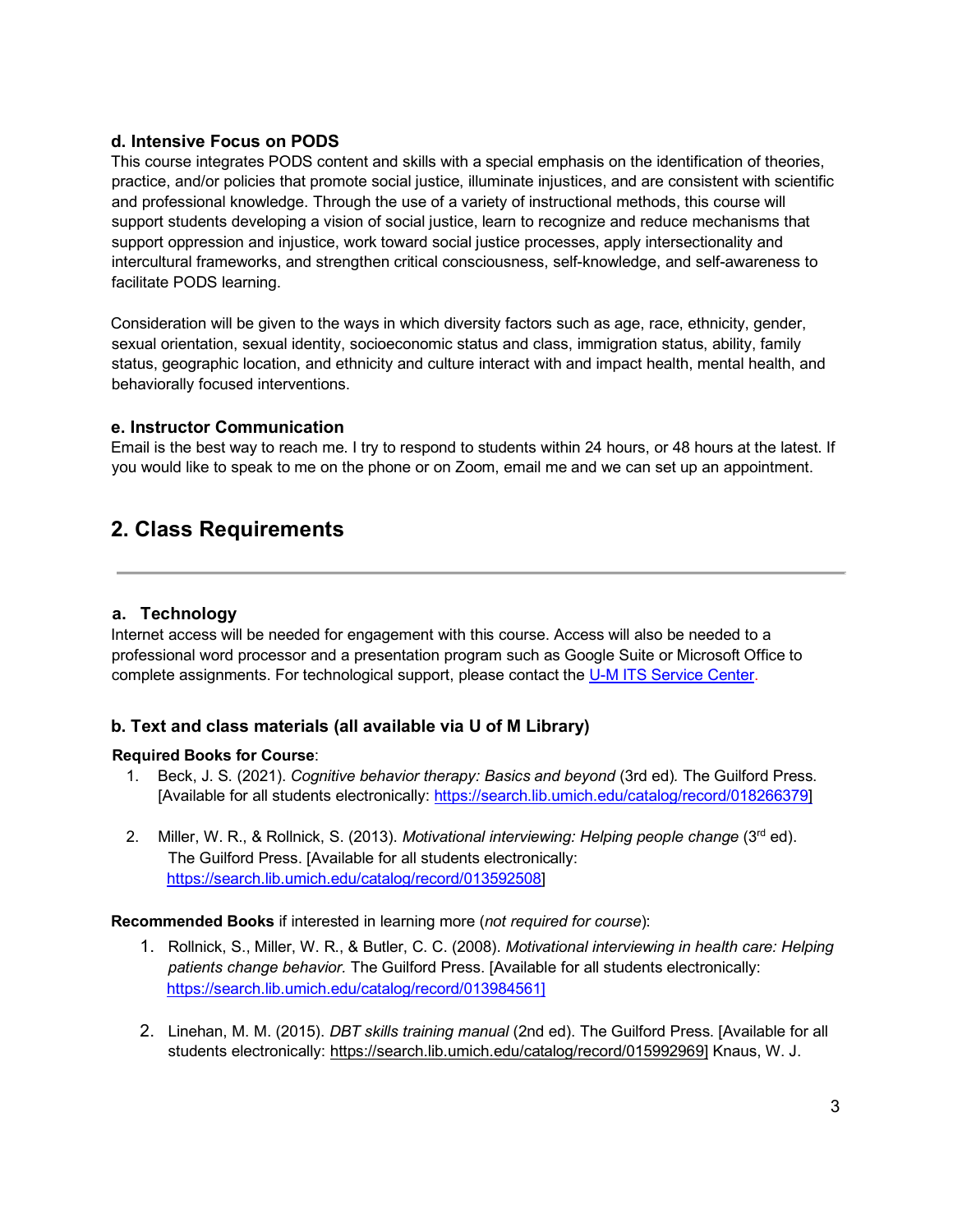(2012). *The cognitive behavioral workbook for depression: A step-by-step program (A new Harbinger self-help workbook).* New Harbinger Publications.

- 3. Wright, J. H., Brown, G. K., Thase, M. E., & Basco, M. R. (2017). *Learning cognitive-behavior therapy: An illustrated guide*. American Psychiatric Pub.
- 4. Linehan, M. M. (2015). *DBT skills training: Handouts and worksheets* (2nd ed.). The Guilford Press.
- 5. Treleaven, D. A. (2018). T*rauma-sensitive mindfulness: Practices for safe and transformative healing*. W.W. Norton & Company.
- 6. Hayes, S., Strosahl, K. D., & Wilson, K. G. (2012). *Acceptance and commitment therapy: The process and practice of mindful change* (2nd ed.)*.* The Guilford Press. [Available for all students electronically: [https://search.lib.umich.edu/catalog/record/011163178\]](https://search.lib.umich.edu/catalog/record/011163178)

## **c. Class Schedule**

| Date/Time                                           | Agenda                                                                                                                                                                                            | <b>Required Readings &amp;</b><br><b>Assignments</b>                                                                                                                                                                              |
|-----------------------------------------------------|---------------------------------------------------------------------------------------------------------------------------------------------------------------------------------------------------|-----------------------------------------------------------------------------------------------------------------------------------------------------------------------------------------------------------------------------------|
| Week 1<br>5/19/22<br>Live session<br>6:00PM-8:00 PM | Lesson 1: Course introduction;<br><b>Ethics, Culture, and</b><br><b>Intersectionality: Core</b><br><b>Intervention Skills in Integrated</b><br>Health, Mental Health, and<br><b>Substance Use</b> | Syllabus<br>Readings:<br>Edwards, J. B. (2016). Cultural intelligence for clinical<br>Social work practice. Clinical Social Work Journal,<br>44(3), 211-220. doi:10.1007/s10615-015-0543-4                                        |
|                                                     |                                                                                                                                                                                                   | National Association of Social. (n.d.) Read the code of<br>ethics.<br>https://www.socialworkers.org/About/Ethics/Code-of-<br>Ethics/Code-of-Ethics-English                                                                        |
|                                                     |                                                                                                                                                                                                   | Reamer, F. G. (2018). Ethical issues in integrated<br>health care: Implications for social workers. Health &<br>Social Work, 43(2), 118---124. doi:<br>10.1093/hsw/hly005                                                         |
|                                                     |                                                                                                                                                                                                   | Santiago, C. D., Kaltman, S., & Miranda, J. (2013).<br>Poverty and mental health: How do low-income adults<br>and children fare in psychotherapy? Journal of Clinical<br>Psychology, 69(2), 115---126. doi:<br>10.1002/jclp.21951 |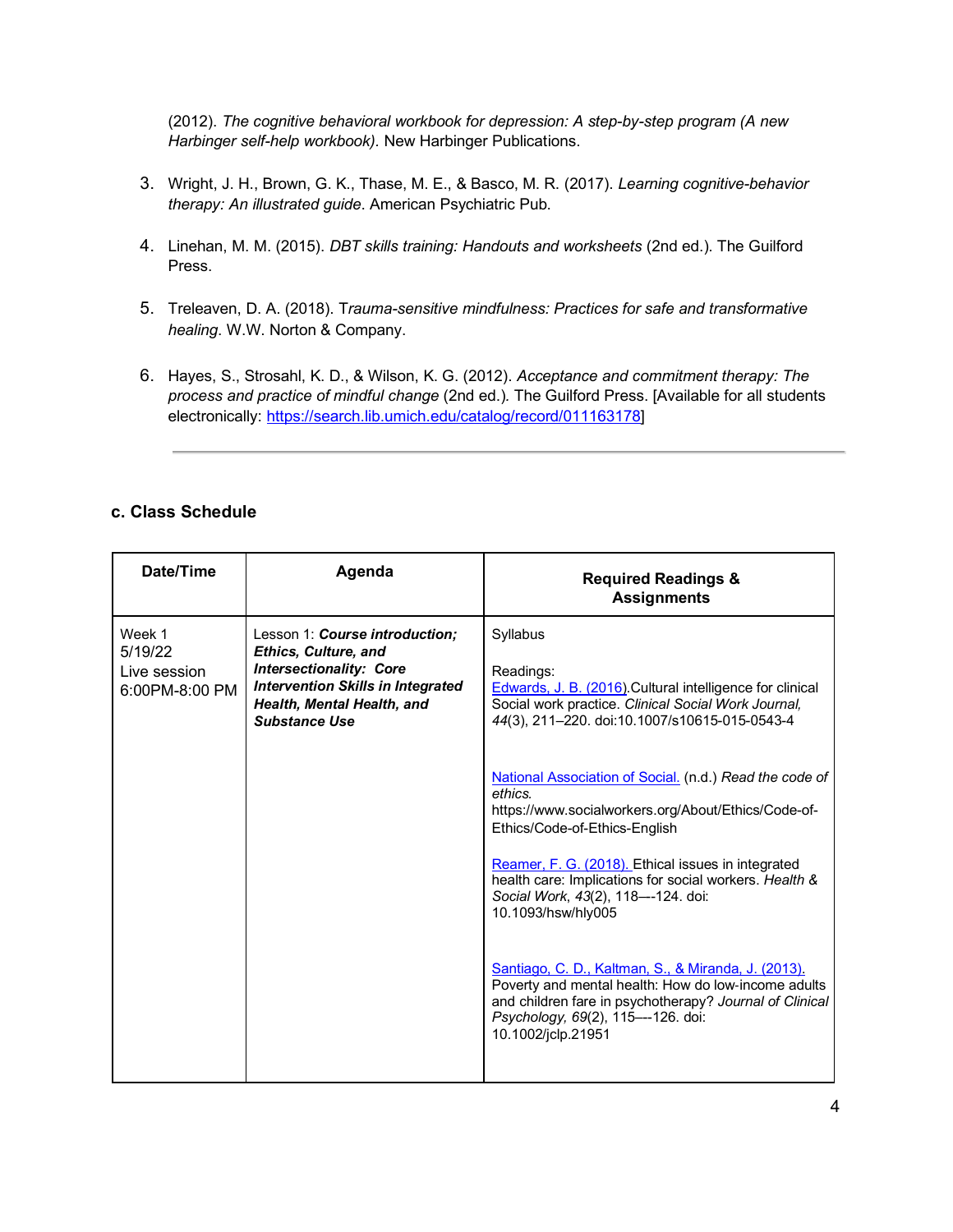| Week 2<br>5/26/22<br>Live session<br>6:00PM-8:00 PM | Lesson 2: Motivational<br>Interviewing (MI): Overview and<br>the Engaging Process | Readings:<br>Miller, W. R., & Rollnick, S. (2013). Motivational<br>interviewing: Helping people change (3rd ed.). The<br>Guilford Press, Read Ch 3                                                                                                                                                                                         |
|-----------------------------------------------------|-----------------------------------------------------------------------------------|--------------------------------------------------------------------------------------------------------------------------------------------------------------------------------------------------------------------------------------------------------------------------------------------------------------------------------------------|
|                                                     |                                                                                   |                                                                                                                                                                                                                                                                                                                                            |
|                                                     |                                                                                   | Hook, J. N., Farrell, J. E., Davis, D. E., DeBlaere, C.,<br>Van Tongeren, D. R., & Utsey, S. O. (2016). Cultural<br>humility and racial microaggressions in counseling.<br>Journal of Counseling Psychology, 63(3), 269-277.<br>doi: 10.1037/cou0000114                                                                                    |
|                                                     |                                                                                   | Nienhuis, J. B., Owen, J., Valentine, J. C., Winkeljohn<br>Black, S., Halford, T. C., Parazak, S. E., & Hilsenroth,<br>M. (2016, July 7). Therapeutic alliance, empathy, and<br>genuineness in individual adult psychotherapy: A<br>meta-analytic review. Psychotherapy Research, 28(4),<br>593-605. doi:<br>10.1080/10503307.2016.1204023 |
|                                                     |                                                                                   | Recommended readings:<br>Miller, W. R., & Rollnick, S. (2013). Motivational<br>interviewing: Helping people change (3rd ed.). The<br>Guilford Press. Read Ch 1 and 2                                                                                                                                                                       |
|                                                     |                                                                                   | Berger, T. (2017) The therapeutic alliance in internet<br>interventions: A narrative review and suggestions for<br>future research. Psychotherapy Research, 27(5), 511-<br>524. doi: 10.1080/10503307.2015.1119908                                                                                                                         |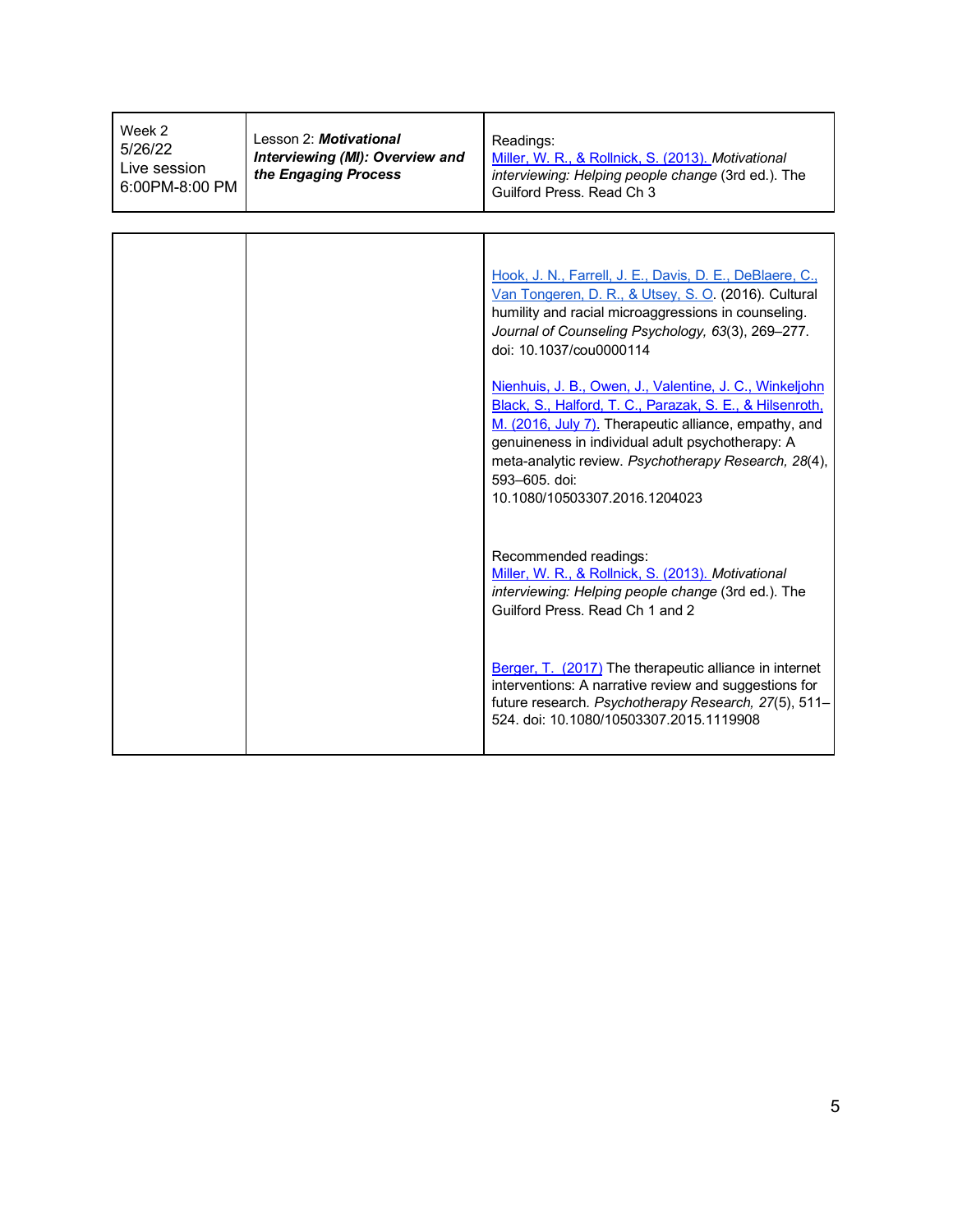| Codern-Bové, N., Pujol-Ribera, E., Pla, M.,<br><u>GonzálezBonilla, J., Granollers, S., Ballvé, J. L.,  &amp;</u><br>ISTAPS Study Group. (2014, November 26).<br>Motivational interviewing interactions and the primary<br>motivation to stop smoking: A conversation analysis.<br><b>BMC Public</b><br>Health, 14(1), 1-12. doi: 10.1186/1471-2458-14-1225<br>Kennedy, D. P., Osilla, K. C., Hunter, S. B., Golinelli,<br>D., Hernandez, E. M., & Tucker, J. S. (2018,<br>December 13). A pilot test of a motivational<br>interviewing social network intervention to reduce<br>substance use among housing first residents.<br>Journal of Substance Abuse Treatment, 86, 36-44.<br>doi: 10.1016/j.jsat.2017.12.005<br>Recommended: | Week 3<br>6/2/22<br>Live session<br>6:00PM-8:00 PM | Lesson 3: <b>Motivational</b><br><b>Interviewing (MI): The Focusing</b><br><b>Process and Application for</b><br><b>Substance Abuse and Smoking</b> | Readings:<br>Miller, W. R., & Rollnick, S. (2013). Motivational<br>interviewing: Helping people change (3rd ed.). The<br>Guilford Press, Read Ch 10 |
|-------------------------------------------------------------------------------------------------------------------------------------------------------------------------------------------------------------------------------------------------------------------------------------------------------------------------------------------------------------------------------------------------------------------------------------------------------------------------------------------------------------------------------------------------------------------------------------------------------------------------------------------------------------------------------------------------------------------------------------|----------------------------------------------------|-----------------------------------------------------------------------------------------------------------------------------------------------------|-----------------------------------------------------------------------------------------------------------------------------------------------------|
|                                                                                                                                                                                                                                                                                                                                                                                                                                                                                                                                                                                                                                                                                                                                     |                                                    |                                                                                                                                                     | health care challenges presented by smokers with low                                                                                                |
|                                                                                                                                                                                                                                                                                                                                                                                                                                                                                                                                                                                                                                                                                                                                     |                                                    |                                                                                                                                                     |                                                                                                                                                     |
|                                                                                                                                                                                                                                                                                                                                                                                                                                                                                                                                                                                                                                                                                                                                     |                                                    |                                                                                                                                                     |                                                                                                                                                     |

|  | Miller, W. R., & Rollnick, S. (2013). Motivational<br>interviewing: Helping people change (3rd ed.). The<br>Guilford Press. Read Ch 8 and 9 |
|--|---------------------------------------------------------------------------------------------------------------------------------------------|
|  |                                                                                                                                             |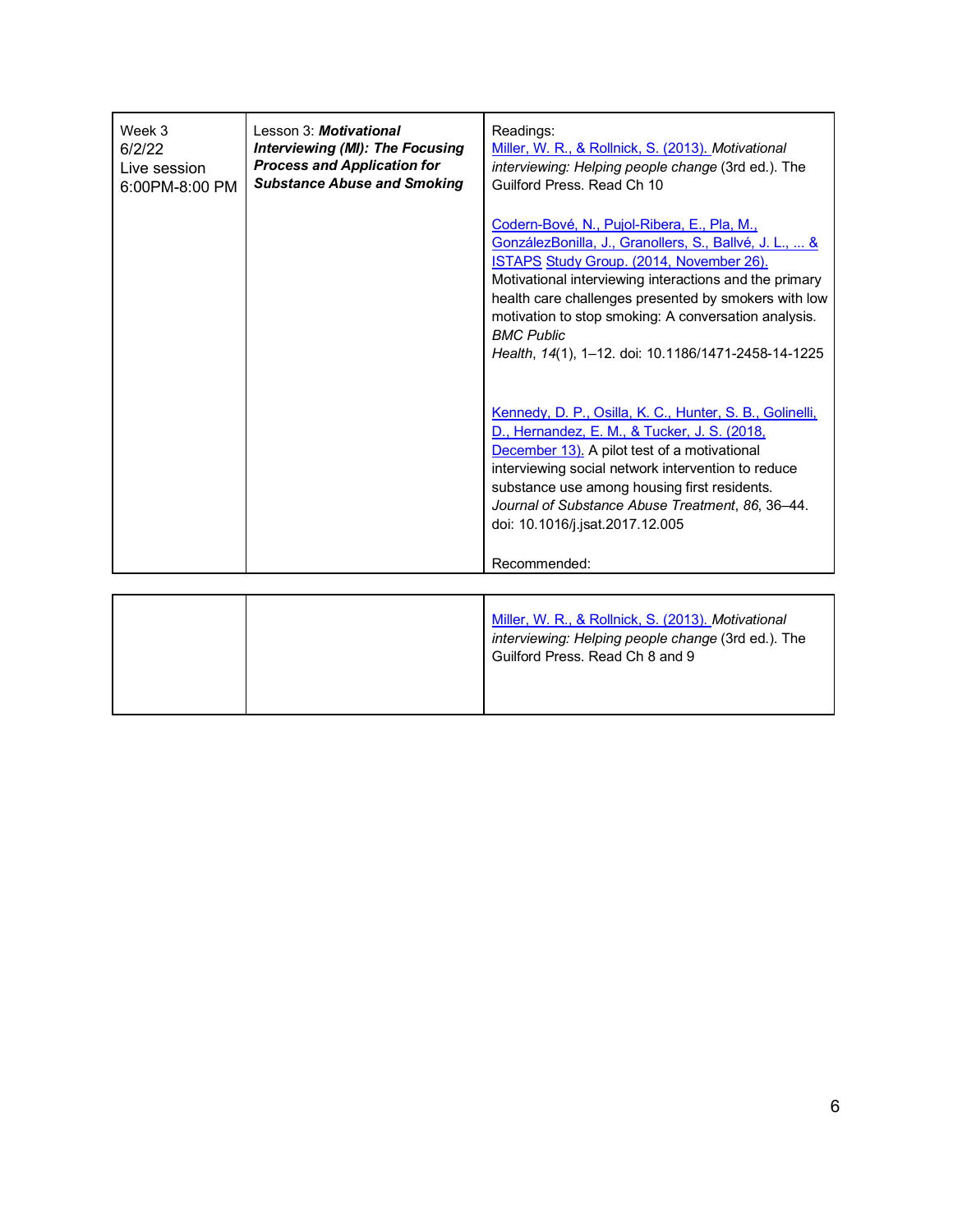| Week 4<br>6/9/22<br>Live session<br>6:00PM-8:00 PM  | Lesson 4: Motivational<br><b>Interviewing (MI): The Evoking</b><br><b>Process and Application for</b><br><b>Substance Use Disorders</b>                                                | Readings:<br>Miller, W. R., & Rollnick, S. (2013). Motivational<br>interviewing: Helping people change (3rd ed.). The<br>Guilford Press. Read Ch 12, 14<br>Bertholet, N., Faouzi, M., Gmel, G., Gaume, J., &<br>Daeppen, J. B. (2010, September 15). Change talk<br>sequence during brief motivational intervention,<br>towards or away from drinking. Addiction, 105(12),<br>2106-2112. doi: 10.1111/j.1360-0443.2010.03081.x<br>Lundahl, B., Droubay, B. A., Burke, B., Butters, R. P.,<br>Nelford, K., Hardy, C., & Bowles, M. (2019).<br>Motivational interviewing adherence tools: A scoping<br>review investigating content validity. Patient<br>Education and Counseling, 102(12), 2145-2155. doi:<br>10.1016/j.pec.2019.07.003<br>Recommended:<br>Miller, W. R., & Rollnick, S. (2013). Motivational<br>interviewing: Helping people change (3rd ed.). The<br>Guilford Press. Read Ch 13 |
|-----------------------------------------------------|----------------------------------------------------------------------------------------------------------------------------------------------------------------------------------------|--------------------------------------------------------------------------------------------------------------------------------------------------------------------------------------------------------------------------------------------------------------------------------------------------------------------------------------------------------------------------------------------------------------------------------------------------------------------------------------------------------------------------------------------------------------------------------------------------------------------------------------------------------------------------------------------------------------------------------------------------------------------------------------------------------------------------------------------------------------------------------------------------|
| Week 5<br>6/16/22<br>Live session<br>6:00PM-8:00 PM | Lesson 5: Motivational<br><b>Interviewing (MI): The Planning</b><br>Process, Resistance, and<br><b>Application in Integrated Health,</b><br><b>Mental Health, and Substance</b><br>Use | Readings:<br>Miller, W. R., & Rollnick, S. (2013). Motivational<br>interviewing: Helping people change (3rd ed.). The<br>Guilford Press, Read Ch 21<br>Rollnick, S., Miller, W. R., & Butler, C. (2008). How<br>Motivational Interviewing fits in Health Care: Chapter<br>in Motivational interviewing in health care: helping<br>patients change behavior. Guilford Press. Ch 2<br>Britton, P. C., Bryan, C. J., & Valenstein, M. (2016).<br>Motivational interviewing for means restriction<br>counseling with patients at risk for suicide. Cognitive<br>and Behavioral Practice, 23(1), 51-61.<br>doi:10.1016/j.cbpra.2014.09.004                                                                                                                                                                                                                                                            |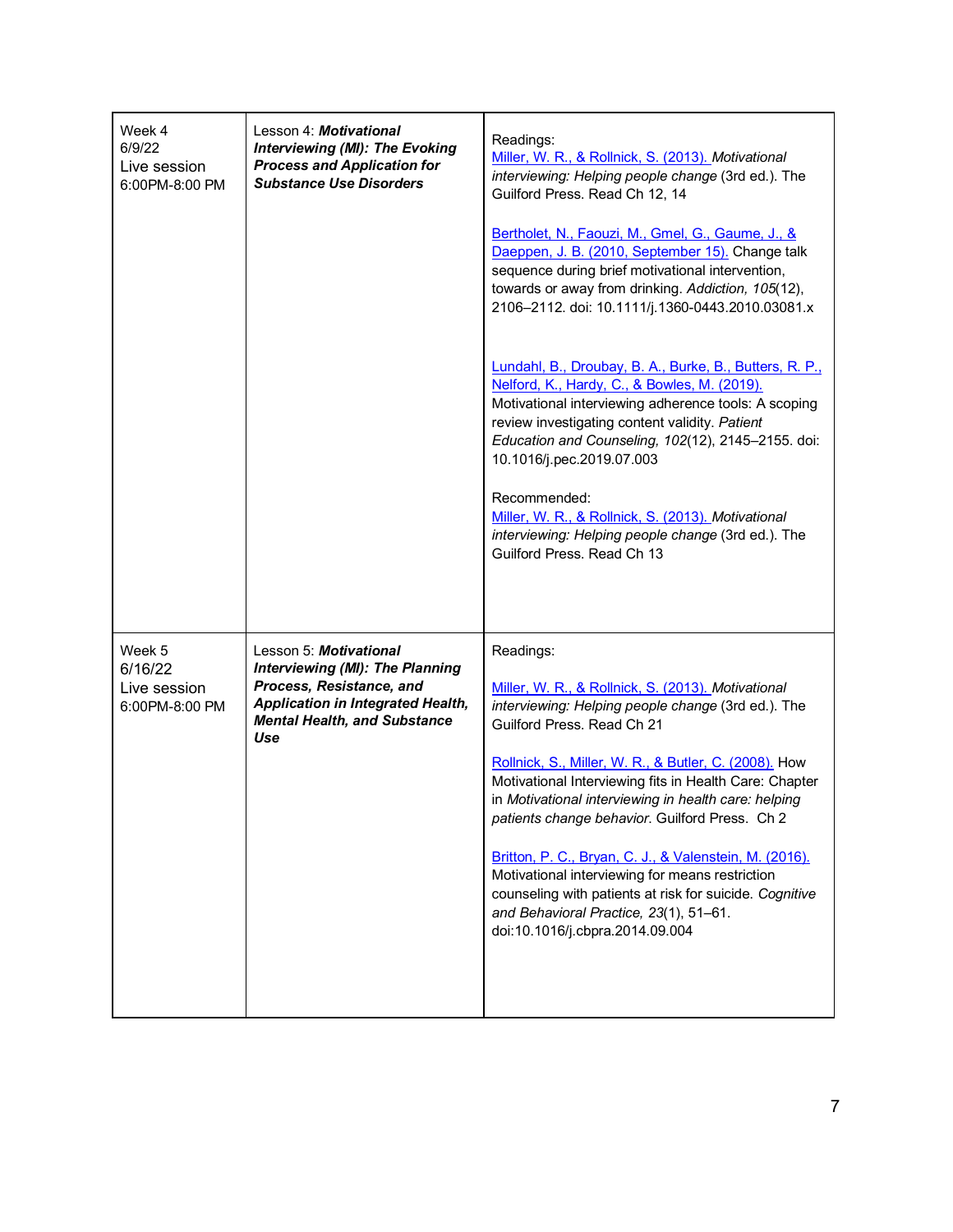|                                                     |                                                                                                                                  | Recommended:<br>Miller, W. R., & Rollnick, S. (2013). Motivational<br>interviewing: Helping people change (3rd ed.). The<br>Guilford Press. Read Ch 19, 20<br>Mini Quiz on MI Due on MM/DD by 11:59 PM EST                                                                                                                                                        |
|-----------------------------------------------------|----------------------------------------------------------------------------------------------------------------------------------|-------------------------------------------------------------------------------------------------------------------------------------------------------------------------------------------------------------------------------------------------------------------------------------------------------------------------------------------------------------------|
| Week 6<br>6/23/22<br>Live session<br>6:00PM-8:00 PM | Lesson 6: Cognitive Behavioral<br>Therapy (CBT): Overview,<br><b>Cognitive Conceptualization, and</b><br><b>Case Formulation</b> | Readings:<br>Beck, J. S. (2011). Cognitive behavior therapy: Basics<br>and beyond. The Guilford Press. [third edition is<br>expected Sep. 2020] Read Ch 3                                                                                                                                                                                                         |
|                                                     |                                                                                                                                  | Pachankis, J.E., Hatzenbuehler, M.L., Rendina, H.J.,<br>Safren, S.A., & Parsons, J.T. (2015). LGB-affirming<br>cognitive-behavioral therapy for young adult gay and<br>bisexual men: A randomized controlled trial of a<br>transdiagnostic minority stress approach. Journal of<br>Counseling and Clinical Psychology, 83(5), 875-889.<br>doi: 10.1037/ccp0000037 |
|                                                     |                                                                                                                                  | Recommended:<br>Beck, J. S. (2011). Cognitive behavior therapy: Basics<br>and beyond. The Guilford Press. [third edition is<br>expected Sep. 2020] Read Ch 4, 5                                                                                                                                                                                                   |
|                                                     |                                                                                                                                  | Weiss, M., Murray, C., Wasdell, M., Greenfield, B.,<br>Giles, L., & Hechtman, L. (2012). A randomized<br>controlled trial of CBT therapy for adults with ADHD<br>with and without medication. BMC psychiatry, 12(1),<br>1-8. doi: 10.1186/1471-244X-12-30                                                                                                         |
|                                                     |                                                                                                                                  | MI Role play, reflection, and peer-evaluation<br>assignment<br>Due on 06/21/22 by 11:59 PM EST                                                                                                                                                                                                                                                                    |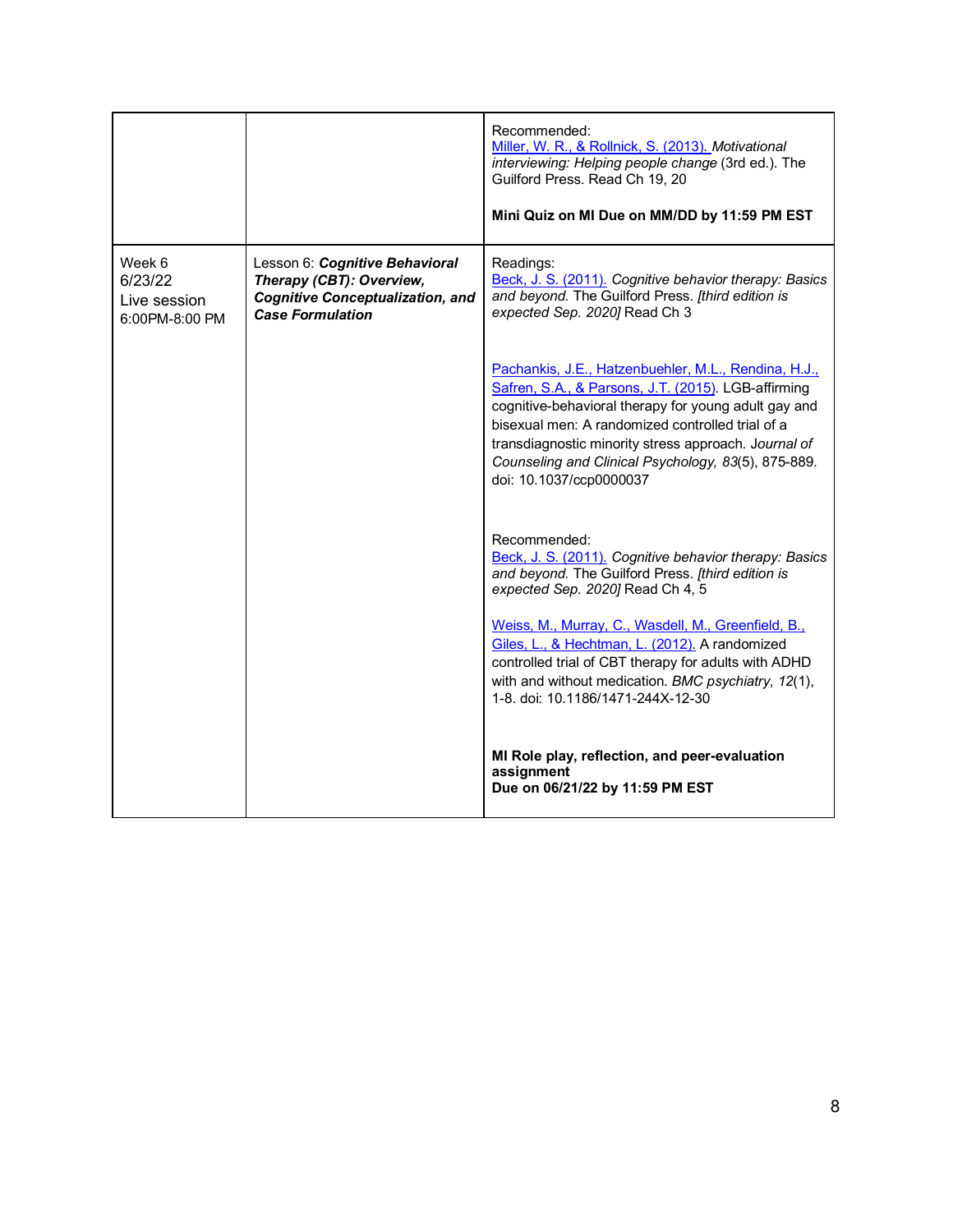| Week 7<br>6/30/22<br>Live session<br>6:00PM-8:00 PM | Lesson 7: Cognitive Behavioral<br>Therapy (CBT): Application of<br><b>Skills in the Treatment of</b><br><b>Depression</b> | Readings:<br>Beck, J. S. (2011). Cognitive behavior therapy: Basics<br>and beyond. Guilford Press. [third edition is expected<br>Sep. 2020] Read Ch 15<br>González-Prendes, A. A., & Brisebois, K. (2012).<br>Cognitive-behavioral therapy and social work values:<br>A critical analysis. Journal of Social Work Values and<br>Ethics, 9(2), 21-33.<br>Readings:                                         |
|-----------------------------------------------------|---------------------------------------------------------------------------------------------------------------------------|-----------------------------------------------------------------------------------------------------------------------------------------------------------------------------------------------------------------------------------------------------------------------------------------------------------------------------------------------------------------------------------------------------------|
|                                                     |                                                                                                                           |                                                                                                                                                                                                                                                                                                                                                                                                           |
|                                                     |                                                                                                                           | Beck, J. S. (2011). Cognitive behavior therapy: Basics<br>and beyond. Guilford Press. [third edition is expected<br>Sep. 2020] Read Ch 7, 14                                                                                                                                                                                                                                                              |
|                                                     |                                                                                                                           | López-López, J. A., Davies, S. R., Caldwell, D. M.,<br>Churchill, R., Peters, T. J., Tallon, D.,  & Lewis, G.<br>(2019). The process and delivery of CBT for<br>depression in adults: a systematic review and<br>network meta-analysis. Psychological Medicine,<br>49(12), 1937-1947. doi: The process and delivery of<br>CBT for depression in adults: a systematic review and<br>network meta-analysis. |
|                                                     |                                                                                                                           | Vally, Z., & Maggott, C. (2015). Evaluating the<br>outcome of cultural adaptation of cognitive-behavioral<br>therapy for adult depression: A meta-analysis of<br>treatment studies in developing countries.<br>International Journal of Advanced Counselling, 37,<br>283-304.                                                                                                                             |

**SIMmersion with Roger due on 06/28/22 by 11:59 PM EST**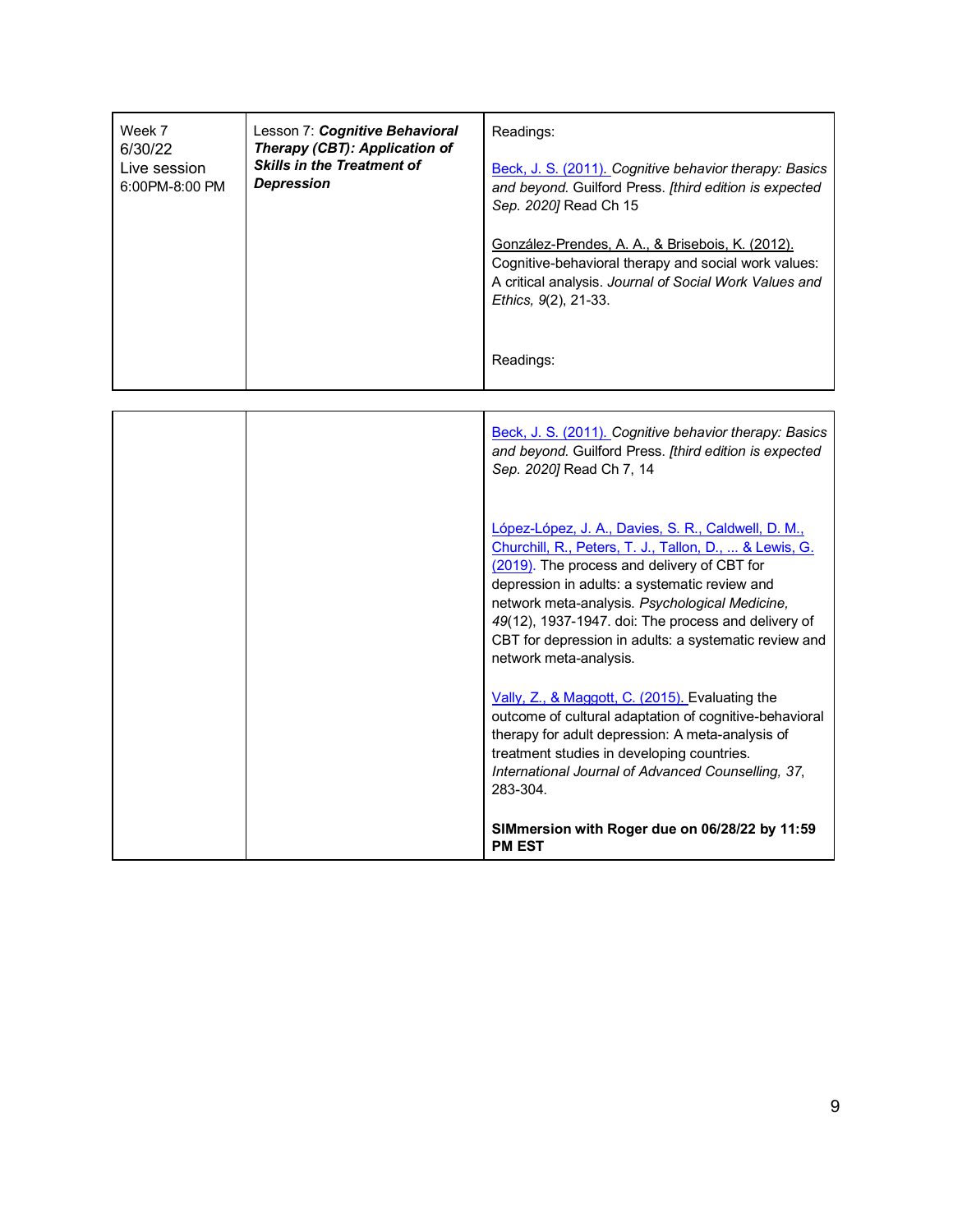| Week 8<br>Lesson 8: Cognitive Behavioral<br>7/7/22<br>Therapy (CBT): Application of<br><b>Skills in the Treatment of Anxiety</b><br>Live session<br>6:00PM-8:00 PM | Readings:<br>Kaczkurkin, A. N., & Foa, E. B. (2015).<br>Cognitivebehavioral therapy for anxiety disorders: an<br>update on the empirical evidence. Dialogues in<br>Clinical Neuroscience, 17(3), 337 - 346. doi:<br>10.31887/DCNS.2015.17.3/akaczkurkin<br>Craske, M. G., Rose, R. D., Lang, A., Welch, S. S.,<br>Campbell-Sills, L., Sullivan, G.,  & Roy-Byrne, P. P.<br>(2009). Computer-assisted delivery of cognitive<br>behavioral therapy for anxiety disorders in primarycare<br>settings. Depression and Anxiety, 26(3), 235242. doi:<br>10.1002/da.20542<br>Steele, J.M. (2020). A CBT Approach to Internalized<br>Racism among African Americans. International<br>Journal for the Advancement of Counselling, 42(3),<br>$217 - 233$ .<br>doi: 10.1007/s10447-020-09402-0<br>Recommended:<br>Beck, J. S. (2011). Cognitive behavior therapy: Basics<br>and beyond. Guilford Press. [third edition is expected<br>Sep. 2020] Read Ch 17, 18, 20 |
|--------------------------------------------------------------------------------------------------------------------------------------------------------------------|-----------------------------------------------------------------------------------------------------------------------------------------------------------------------------------------------------------------------------------------------------------------------------------------------------------------------------------------------------------------------------------------------------------------------------------------------------------------------------------------------------------------------------------------------------------------------------------------------------------------------------------------------------------------------------------------------------------------------------------------------------------------------------------------------------------------------------------------------------------------------------------------------------------------------------------------------------------|
|--------------------------------------------------------------------------------------------------------------------------------------------------------------------|-----------------------------------------------------------------------------------------------------------------------------------------------------------------------------------------------------------------------------------------------------------------------------------------------------------------------------------------------------------------------------------------------------------------------------------------------------------------------------------------------------------------------------------------------------------------------------------------------------------------------------------------------------------------------------------------------------------------------------------------------------------------------------------------------------------------------------------------------------------------------------------------------------------------------------------------------------------|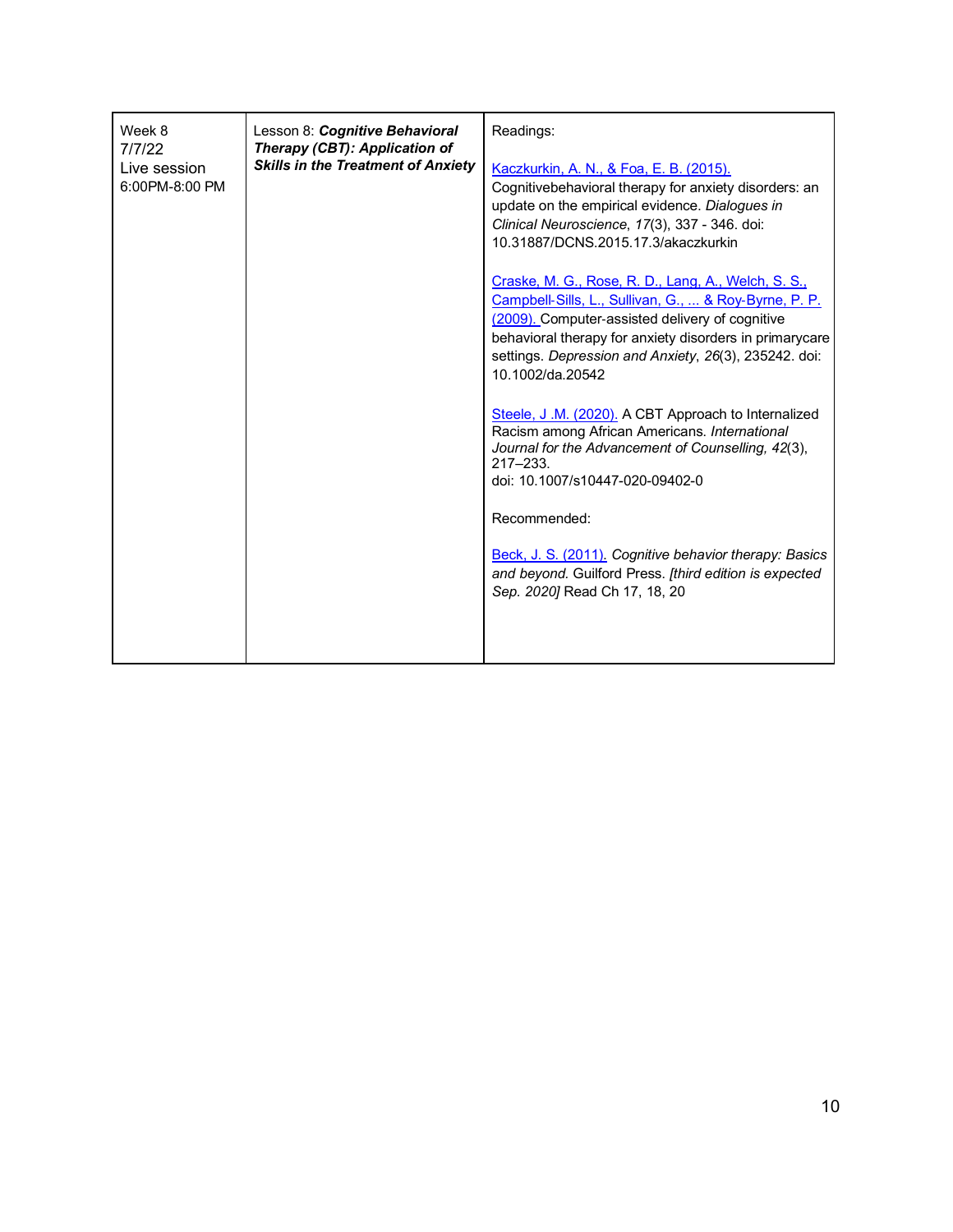| Week 9<br>7/14/22<br>Live session<br>6:00PM-8:00 PM | Lesson 9: Cognitive Behavioral<br>Therapy (CBT): Application of<br><b>Skills in the Treatment of</b><br><b>Obsessive Compulsive Disorder</b> | Readings:<br>Beck, J. S. (2011). Cognitive behavior therapy: Basics<br>and beyond. Guilford Press. [third edition is expected<br>Sep. 2020] Read Ch 19                                                                                                                            |
|-----------------------------------------------------|----------------------------------------------------------------------------------------------------------------------------------------------|-----------------------------------------------------------------------------------------------------------------------------------------------------------------------------------------------------------------------------------------------------------------------------------|
|                                                     |                                                                                                                                              | Bornheimer, L. A. (2015). Exposure and response<br>prevention as an evidence-based treatment for<br>obsessive-compulsive disorder: Considerations for<br>social work practice. Clinical Social Work Journal,<br>43(1), 38-49.<br>doi: 10.1007/s10615-014-0483-4                   |
|                                                     |                                                                                                                                              | Leeuwerik, T., Cavanagh, K., & Strauss, C. (2019).<br>Patient adherence to cognitive behavioural therapy for<br>obsessive-compulsive disorder: A systematic review<br>and meta-analysis. Journal of Anxiety Disorders,<br>68(2019), 1 - 30. doi:<br>10.1016/j.janxdis.2019.102135 |
|                                                     |                                                                                                                                              | Recommended:<br>Beck, J. S. (2011). Cognitive behavior therapy: Basics<br>and beyond. Guilford Press. [third edition is expected<br>Sep. 2020] Read Ch 22                                                                                                                         |
|                                                     |                                                                                                                                              | Mini Quiz on CBT Due by 11:59 PM<br><b>EST</b>                                                                                                                                                                                                                                    |
|                                                     |                                                                                                                                              | SIMmersion with Melody due by 11:59 PM EST                                                                                                                                                                                                                                        |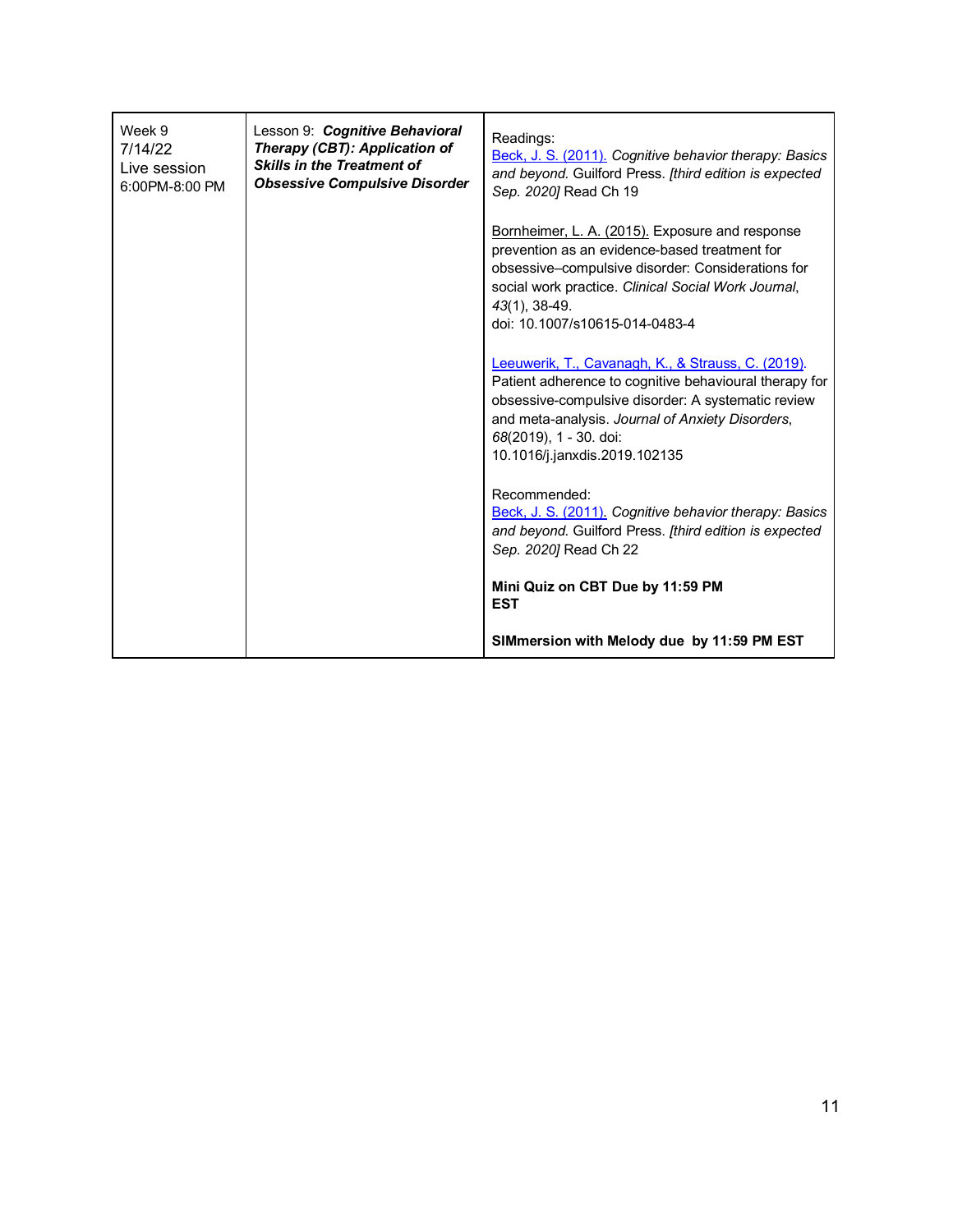| Week 10<br>7/21/22 Live<br>session<br>6:00PM-8:00 PM | Lesson 10: Dialectical Behavior<br>Therapy (DBT): Overview and<br><b>Application for Personality</b><br><b>Disorders</b> | Readings:<br>Linehan, M.M. (2014). DBT skills training manual<br>(2nd ed). New York, NY: The Guilford Press. Read<br>Ch <sub>5</sub><br>Ramaiya, M. K., Fiorillo, D., Regmi, U., Robins, C. J.,<br>& Kohrt, B. A. (2017). A cultural adaptation of<br>dialectical behavior therapy in Nepal. Cognitive and<br>Behavioral Practice, 24(4), 428-444. doi:<br>10.1016/j.cbpra.2016.12.005 |
|------------------------------------------------------|--------------------------------------------------------------------------------------------------------------------------|----------------------------------------------------------------------------------------------------------------------------------------------------------------------------------------------------------------------------------------------------------------------------------------------------------------------------------------------------------------------------------------|
|                                                      |                                                                                                                          | Readings:<br>Linehan, M.M. (2014). DBT skills training manual<br>(2nd ed). New York, NY: The Guilford Press. Read<br>Ch <sub>5</sub><br>DeCou, C. R., Comtois, K. A., & Landes, S. J. (2019).<br>Dialectical behavior therapy is effective for the<br>treatment of suicidal behavior: A meta-analysis.                                                                                 |
|                                                      |                                                                                                                          | Behavior Therapy, 50(1), 60-72. doi:<br>$10, 1010$ is the $0010, 0000$                                                                                                                                                                                                                                                                                                                 |

| Skerven, K., Whicker, D. R., & LeMaire, K. L. (2019).<br>Applying dialectical behaviour therapy to structural<br>and internalized stigma with LGBTQ+ clients. The<br>Cognitive Behaviour Therapist, 12. doi:<br>10.1017/S1754470X18000235 |
|-------------------------------------------------------------------------------------------------------------------------------------------------------------------------------------------------------------------------------------------|
| Mini-Quiz on DBT due on by 11:59 PM EST                                                                                                                                                                                                   |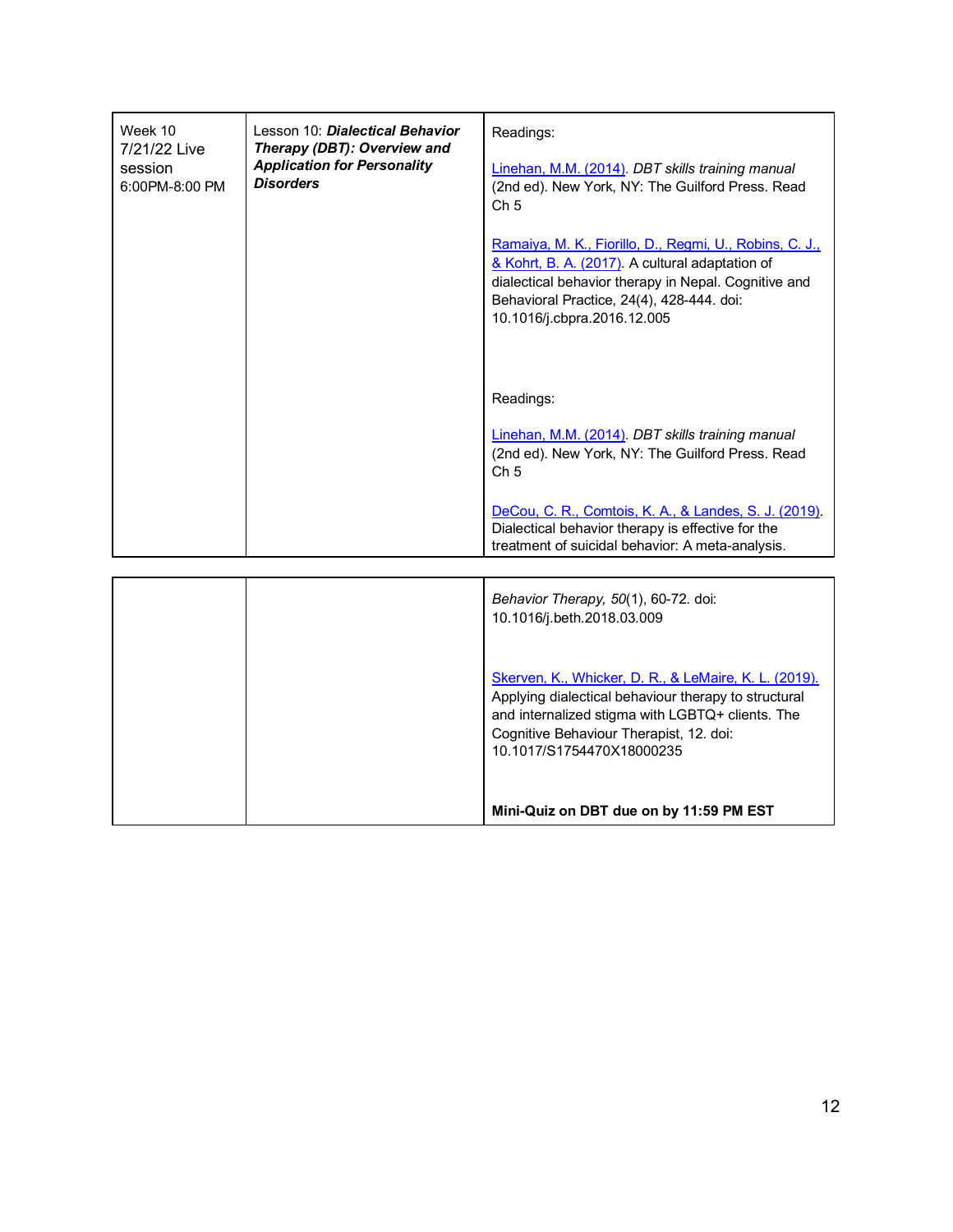| Week 11                                                                                                                                                 | 11:<br>Acceptance<br>Lesson<br>and                                                                                                                                                                                     | Readings:                                                                                                                                                                                                                                                                    |
|---------------------------------------------------------------------------------------------------------------------------------------------------------|------------------------------------------------------------------------------------------------------------------------------------------------------------------------------------------------------------------------|------------------------------------------------------------------------------------------------------------------------------------------------------------------------------------------------------------------------------------------------------------------------------|
| <b>Commitment Therapy (ACT):</b><br>7/28/22<br><b>Overview and Application for</b><br>Live session<br><b>Chronic Illness and Pain</b><br>6:00PM-8:00 PM | Hayes, S. C. (2004). Acceptance and commitment<br>therapy, relational frame theory, and the third wave of<br>behavioral and cognitive therapies. Behavior Therapy,<br>35(4), 639-665. doi:10.1016/S00057894(04)80013-3 |                                                                                                                                                                                                                                                                              |
|                                                                                                                                                         |                                                                                                                                                                                                                        | Recommended:                                                                                                                                                                                                                                                                 |
|                                                                                                                                                         |                                                                                                                                                                                                                        | Hayes, S. C. (2004). Acceptance and commitment<br>therapy, relational frame theory, and the third wave of<br>behavioral and cognitive therapies. Behavior Therapy,<br>35(4), 639-665. doi:10.1016/S00057894(04)80013-3                                                       |
|                                                                                                                                                         |                                                                                                                                                                                                                        | Hughes, L. S., Clark, J., Colclough, J. A., Dale, E., &<br>McMillan, D. (2017). Acceptance and commitment<br>therapy (ACT) for chronic pain. The Clinical Journal of<br>Pain, 33(6), 552-568. doi:<br>10.1097/AJP.0000000000000425                                           |
|                                                                                                                                                         |                                                                                                                                                                                                                        | Twohig, M. P., & Levin, M. E. (2017). Acceptance and<br>commitment therapy as a treatment for anxiety and<br>depression: A review. Psychiatric Clinics, 40(4),<br>751770. doi: 10.1016/j.psc.2017.08.009                                                                     |
|                                                                                                                                                         |                                                                                                                                                                                                                        | Simister, H. D., Tkachuk, G. A., Shay, B. L., Vincent,<br>N., Pear, J. J., & Skrabek, R. Q. (2018). Randomized<br>controlled trial of online acceptance and commitment<br>therapy for fibromyalgia. The Journal of Pain, 19(7),<br>741-753. doi: 10.1016/j.jpain.2018.02.004 |
|                                                                                                                                                         |                                                                                                                                                                                                                        | CBT or DBT Role play, reflection, and<br>peerevaluation assignment 2 Due on 07/26/22 by<br>11:59<br><b>PM EST</b>                                                                                                                                                            |
|                                                                                                                                                         |                                                                                                                                                                                                                        | Mini-Quiz on ACT due by 11:59 PM EST                                                                                                                                                                                                                                         |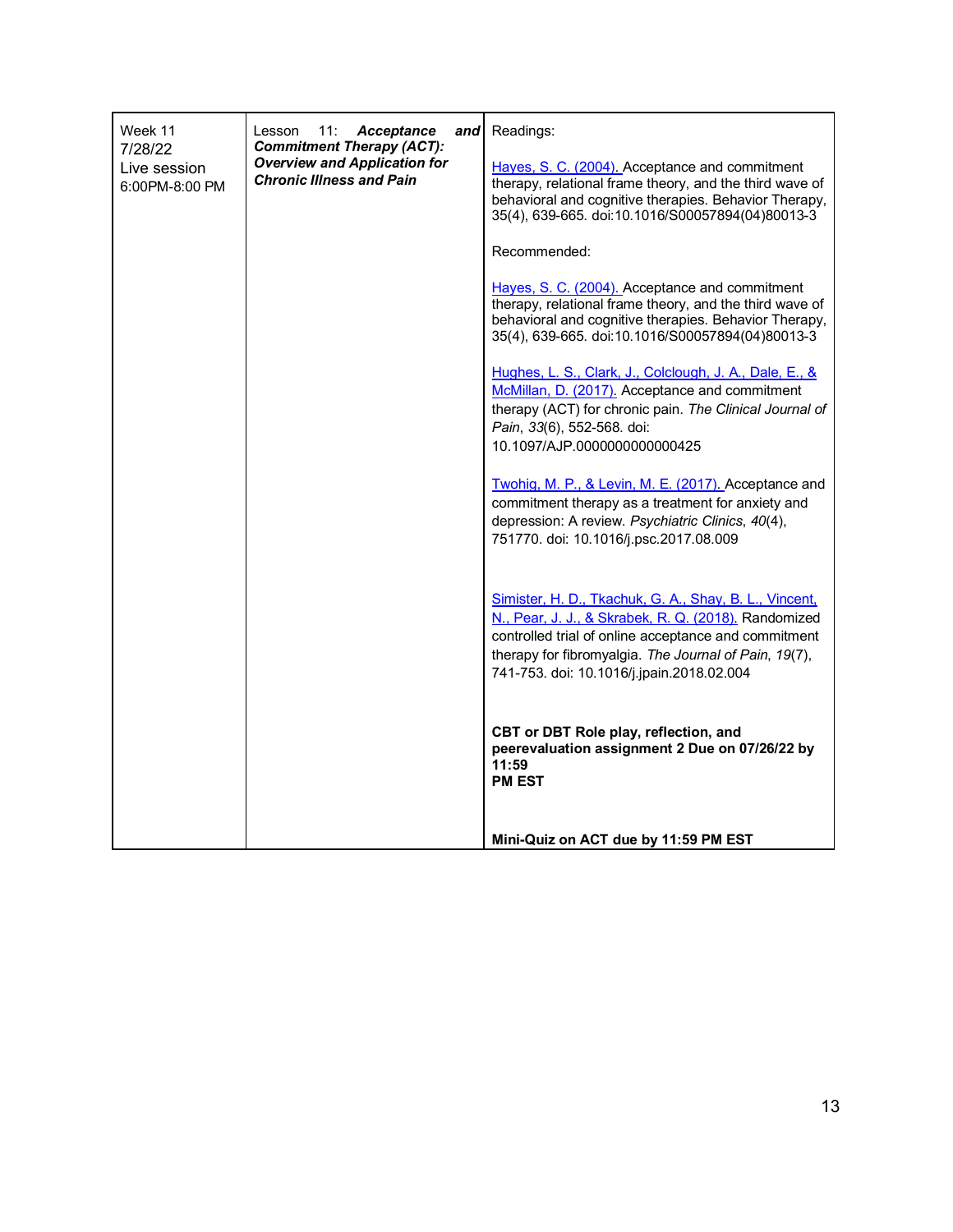| Week 12<br>8/4/22<br>Live session<br>6:00PM-8:00 PM  | Lesson 12: Trauma Sensitive<br><b>Mindfulness: Overview and</b><br><b>Application with Trauma in</b><br><b>Integrated Health, Mental Health,</b><br>and Substance Use | Readings:<br>West, J., Liang, B., & Spinazzola, J. (2017). Trauma<br>sensitive yoga as a complementary treatment for<br>posttraumatic stress disorder: A qualitative descriptive<br>analysis. International Journal of Stress Management,<br>24(2), 173 - 195. doi:<br>10.1037/str0000040<br>Hicks, L. M., Dayton, C. J., & Victor, B. G. (2018).<br>Depressive and trauma symptoms in expectant,<br>riskexposed, mothers and fathers: Is mindfulness a<br>buffer? Journal of Affective Disorders, 238(1), 179-<br>186. doi: 10.1016/j.jad.2018.05.044                         |  |
|------------------------------------------------------|-----------------------------------------------------------------------------------------------------------------------------------------------------------------------|--------------------------------------------------------------------------------------------------------------------------------------------------------------------------------------------------------------------------------------------------------------------------------------------------------------------------------------------------------------------------------------------------------------------------------------------------------------------------------------------------------------------------------------------------------------------------------|--|
|                                                      |                                                                                                                                                                       | Recommended:<br>Richmond, K., Burnes, T., & Carroll, K. (2012). Lost in<br>trans-lation: Interpreting systems of trauma for<br>transgender clients. Traumatology, 18(1),45-57. doi:<br>10.1177/1534765610396726<br>Gonzalez, A., Locicero, B., Mahaffey, B., Fleming, C.,<br>Harris, J., & Vujanovic, A. A. (2016). Internalized HIV<br>stigma and mindfulness: associations with PTSD<br>symptom severity in trauma-exposed adults with<br>HIV/AIDS. Behavior Modification, 40(1-2), 144-163.<br>doi: 10.1177/0145445515615354                                                |  |
|                                                      |                                                                                                                                                                       | Mini-Quiz on Trauma Sensitive Mindfulness due<br>by 11:59 PM EST                                                                                                                                                                                                                                                                                                                                                                                                                                                                                                               |  |
| Week 13<br>8/11/22<br>Live session<br>6:00PM-8:00 PM | Lesson 13: Wrap up: Termination<br>and Evaluation of Interventions in<br><b>Integrated Health, Mental</b><br><b>Health, and Substance Use</b><br><b>Treatment</b>     | Readings:<br>Gelman, C. R., Fernandez, P., Hausman, N., Miller,<br>S., & Weiner, M. (2007). Challenging endings: First<br>year MSW interns' experiences with forced<br>termination and discussion points for supervisory<br>guidance. Clinical Social Work Journal, 35(2), 79-90.<br>doi: 10.1007%2Fs10615-007-0076-6<br>Bischoff, T., Krenicki, L., & Tambling, R. (2020).<br>Therapist reported reasons for client termination: A<br>content analysis of termination reports. The American<br>Journal of Family Therapy, 48(1), 36-52. doi:<br>10.1080/01926187.2019.1684216 |  |
|                                                      |                                                                                                                                                                       | Recommended:                                                                                                                                                                                                                                                                                                                                                                                                                                                                                                                                                                   |  |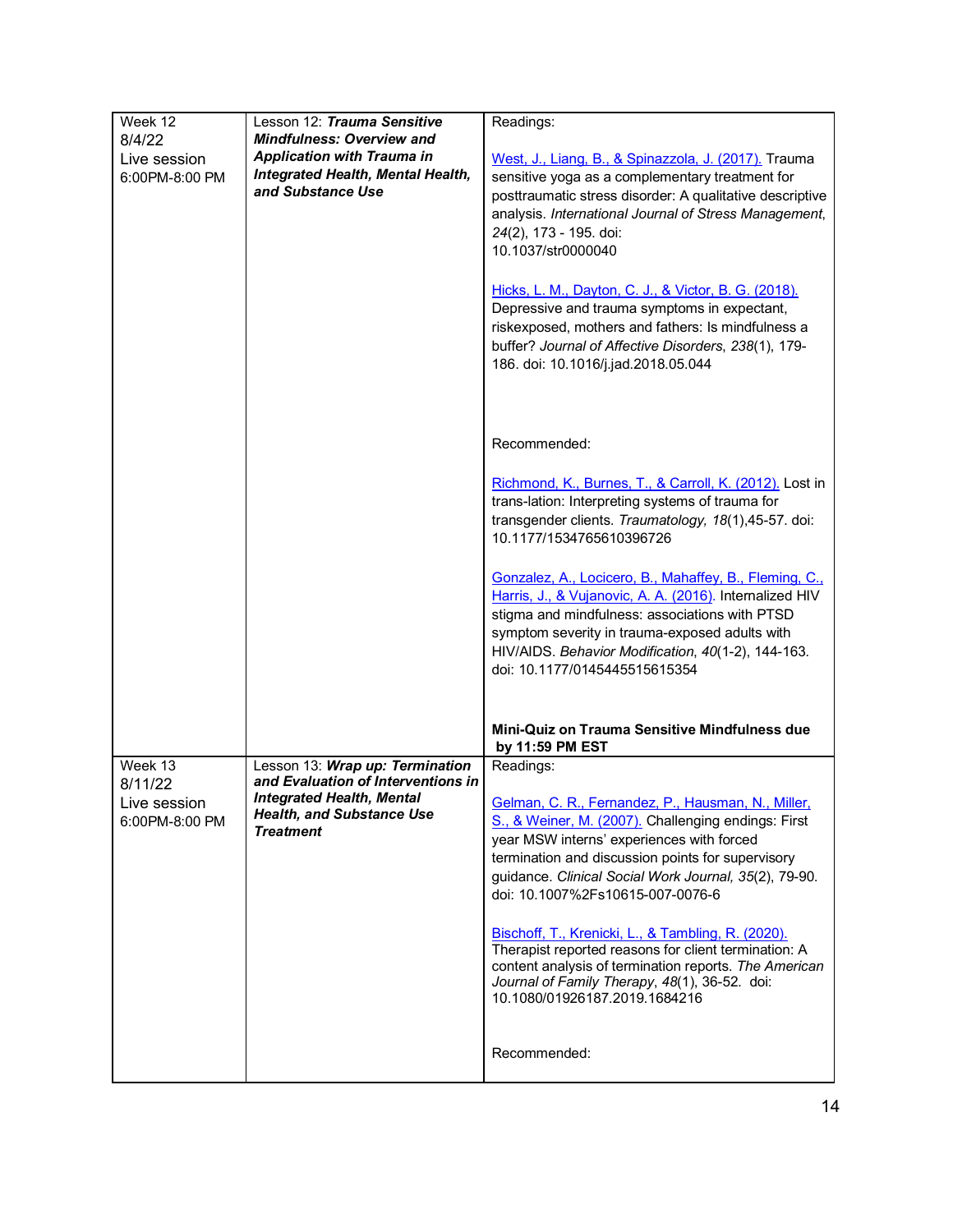| Stollenga, D., Schiphorst Preuper, H. R., Dijkstra, P.<br>U., Boonstra, A. M., & Reneman, M. F. (2020). Early<br>termination in interdisciplinary pain rehabilitation:<br>numbers, timing, and reasons. A mixed method study.<br>Disability and Rehabilitation, 1-7. doi:<br>10.1080/09638288.2020.1800839 |
|------------------------------------------------------------------------------------------------------------------------------------------------------------------------------------------------------------------------------------------------------------------------------------------------------------|
| <b>Final Integrative Analysis and Case Application</b><br>Paper Due on 08/09/22by 11:59 PM EST                                                                                                                                                                                                             |

# **d. Assignments**

| <b>Assignment</b>                                                                          | Due date                                                                                             | Percent of overall grade |
|--------------------------------------------------------------------------------------------|------------------------------------------------------------------------------------------------------|--------------------------|
| <b>Attendance and Active</b><br><b>Participation:</b>                                      | Ongoing                                                                                              | 25%                      |
| Attendance<br>Discussion Board (x 11)                                                      | Ongoing (You must attend 80% of<br>the regularly scheduled live class<br>sessions for the semester). | 14%                      |
|                                                                                            | Discussion Board (x 11) SEE<br>Canvas                                                                | 11%                      |
|                                                                                            |                                                                                                      |                          |
|                                                                                            |                                                                                                      | 5%                       |
| <b>SIMmersion virtual client</b><br><b>(CBT Functional Analysis</b><br>with Roger Ellison) | Complete and submit to Canvas<br>by 11:59 p.m. ET Module 7.                                          | 2.5%                     |
| <b>SIMersion Virtual client with</b><br>Melody(                                            | Complete and submit to canvas by<br>11:59 p.m. ET Module 9                                           | 2.5%                     |
| Role play, reflection, and<br>peer-evaluation (x2)                                         | Complete and submit to Canvas<br>by 11:59 p.m. ET Modules 6 & 11.                                    | 30%                      |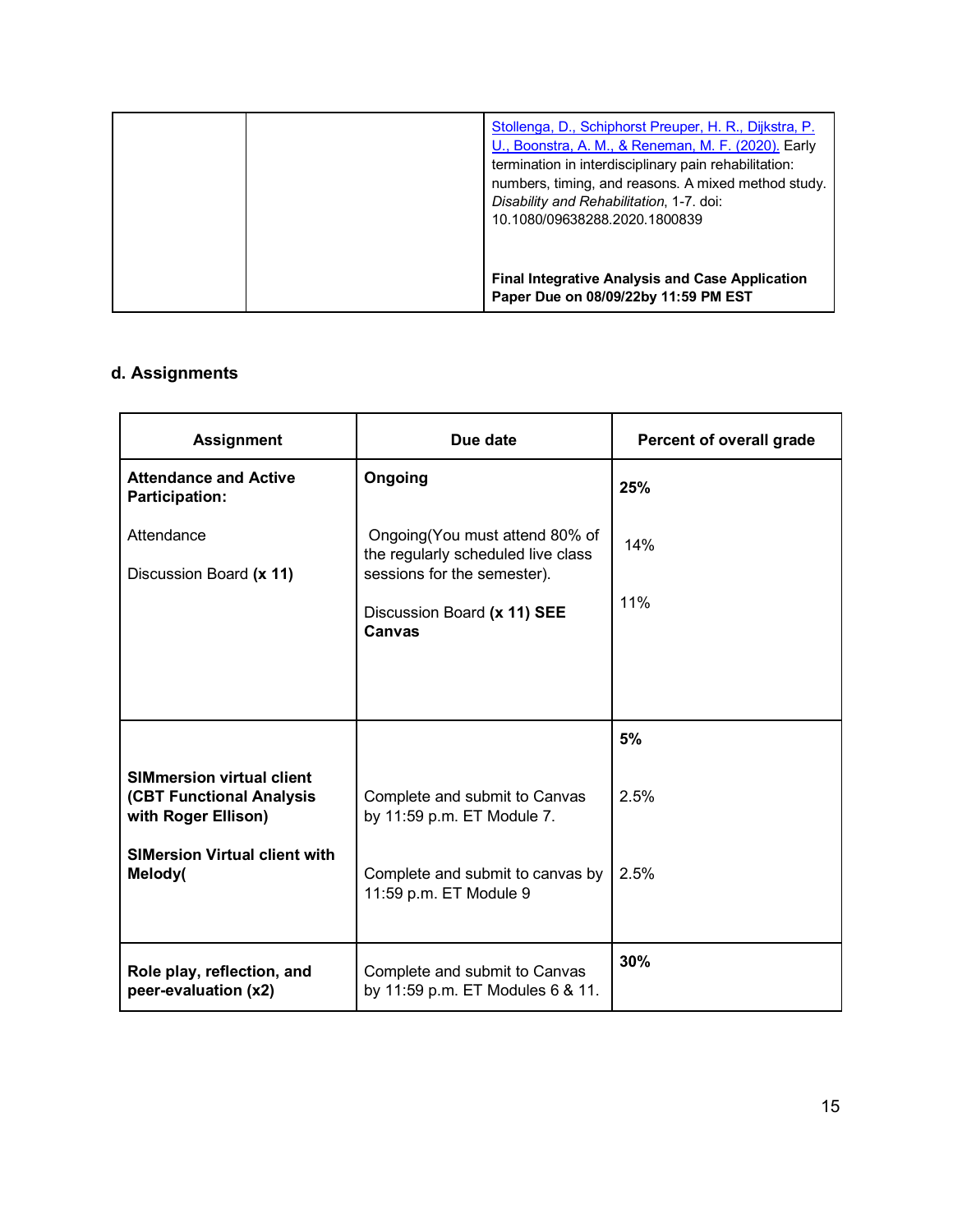| <b>Final Integrative Analysis and</b><br><b>Case Application Paper</b><br>(vignette-based) | Complete and submit Assignment<br>to Canvas by 11:59 p.m. ET<br>Module 13                          | 30%                   |
|--------------------------------------------------------------------------------------------|----------------------------------------------------------------------------------------------------|-----------------------|
| Mini-Quizzes (x5)                                                                          | Mini quizzes based on Zoom<br>sessions, course readings, and<br>videos<br>Modules 5, 9, 10, 11, 12 | 10%<br>$2\% \times 5$ |

## **e. Attendance and Class Participation**

*Student Time Expectation.* You are expected to read assigned materials, submit assignments, and participate in live (synchronous) class meetings and asynchronous discussions. You should follow the modules sequentially from first to last. This is a 3-credit course and is offered online. This means that, as a student, you are expected to spend a total of 112.5 hours throughout the 13 weeks (i.e., **8.5 hours per week**), including **synchronous and asynchronous** classroom time. For more details, please go to the UM Center for Academic Innovation website.

**Discussion Participation**: You are required to post your response to the discussion question(s) asked by Day 3 at 11:59 pm, reading other posted responses and responding back to your classmates' posts (at least 2 posts) by Day 5 at 11:59 pm. You are encouraged to provide additional resources relating directly to the topic under discussion. You may receive partial credit for responses posted up to one week late. No credit will be given for responses posted beyond two weeks after the discussion assignment is due. Please be sure to be courteous in your replies to your fellow classmates. Points for your weekly participation grade will be awarded as follows by either me or one of your classmates assigned by me.

**Synchronous and Asynchronous for Classroom Time.** The current known best practice of online teaching is a combination of synchronous and asynchronous teaching, which means some of the classroom learning will now be obtained before and/or after each week's synchronous (live) session. In principle, each week's synchronous session will be approximately 2 hours with a 10-minute break.

**Student Camera On Expectation.** When possible, it is expected that the students keep their cameras turned on during the synchronous session. This requirement is important to create a collegial environment of learning as well as a sense of belonging to the course community. Please communicate with the instructor individually with reasons why this may be a challenge for you and exception to this expectation will be granted on a case-by-case basis.

**Attendance and Class Participation Evaluation.** You must attend 80% of the regularly scheduled live class sessions for the semester. Students are responsible for all content of this course, including the content provided in the live, synchronous sessions. Absences are counted from the first scheduled live class meeting. **The program has an 80% attendance requirement for live, synchronous sessions.**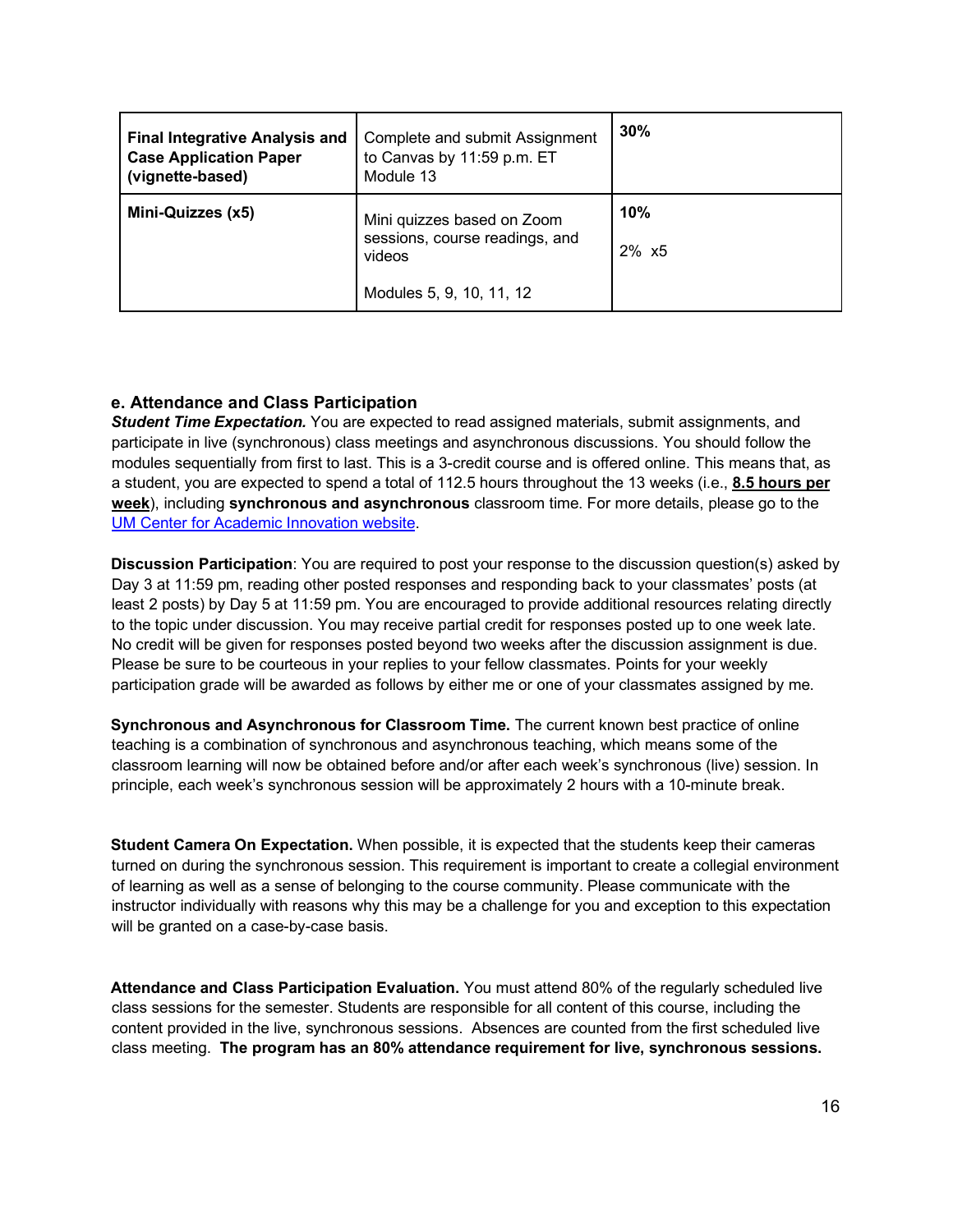#### **Students who miss more than 20% (3 live, synchronous sessions) are at risk of a grade reduction, including receiving a non-passing grade**.

Sign in to the live class session before it begins and remain engaged for the duration of the session. Prepare for each live session by engaging the preassigned content and activities. I highly encourage you to attend all Zoom classes and to actively participate in class. Should something prevent you from attending the Zoom class (i.e., illness, a conference, a religious observance, personal emergency, internet, or other access issues), please let me know (when possible at least 24 hours before an expected absence, or within 24 hours of an unexpected absence/emergency). Note: If you are absent from the synchronous live class, you are still responsible for any assignments due that day. Please review the [Policy on Class Attendance](https://ssw.umich.edu/msw-student-guide/section/1.09.00/17/policy-on-class-attendance) [f](https://ssw.umich.edu/msw-student-guide/section/1.09.00/17/policy-on-class-attendance)ound in the MSW Student Guide.

**\*Exceptions** to the above-mentioned student absences policy will only be granted on a case-by-case basis at the discretion of the instructor.

## **f. Grading**

Instructor feedback will be provided to help you deepen awareness of: 1) the process of working with clients; 2) who you are in your work (strengths/challenges); 3) themes that arise in interpersonal practice; and, 4) writing and communication skills. Both content and format will be considered in assignment grades. Failure to follow APA (7th ed.) style including references will result in a lower grade. Rubrics for each assignment that is a written submission (i.e., papers) will be posted in CANVAS along with the assignment descriptions.

Late assignments will result in an automatic reduction of points (1 point will be deducted every 48 hours after the due date/time). Assignments more than 5 days late will not be accepted. Please email the instructor regarding any lateness.

Letter grades ranging from "A" to "F" are earned, with "+" or "-" distinguishing the degree of performance. Each assignment will be given points in a corresponding letter grade, with criteria for each grade as follows:

| $A+ = 100$  | $B+ = 87-89$  | $C_{+}$ = 77-79 | $D = 66-69$           |
|-------------|---------------|-----------------|-----------------------|
| $A = 96-99$ | $B = 83 - 86$ | $C = 73-76$     | $F =$ less than 66 A- |
| $= 90 - 95$ | $B - 80 - 82$ | $C = 70-72$     |                       |

Grades of A are given for exceptional individual performance and mastery of the material. The use of A+, A, and A– distinguishes degrees of superior mastery. B grades are given to students who demonstrate mastery of the material: B+ is used for students who perform just above the mastery level but not in an exceptional manner; B– is used for students just below the mastery level. C grades are given when mastery of the material is minimal. A grade of C– is the lowest which carries credit. D indicates deficiency and carries no credit. A grade of F indicates failure and carries no credit.

If you do not feel that your grade on any assignment is representative of the quality of work you have done, please send me an email within 7 days of the receipt of your graded assignment detailing the specific concerns you have. I will contact you to set up a time to review your concerns in a virtual meeting.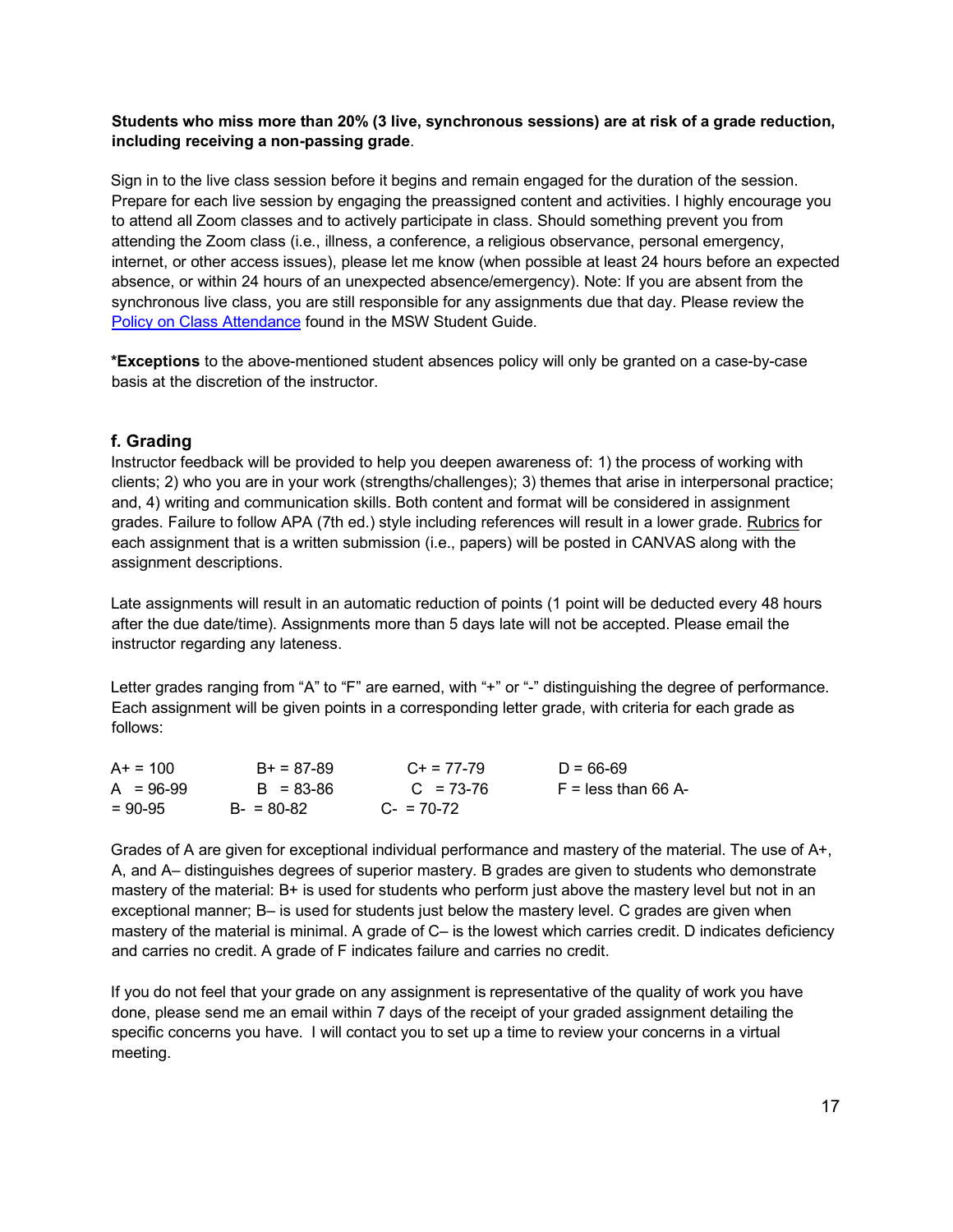Additio[n](http://ssw.umich.edu/msw-student-guide/chapter/1.08/grades-in-academic-courses-and-in-field-instruction)al information can be found in the MSW Student Guide for policies on [Grades in Academic](http://ssw.umich.edu/msw-student-guide/chapter/1.08/grades-in-academic-courses-and-in-field-instruction) [Courses and in Field Instruction](http://ssw.umich.edu/msw-student-guide/chapter/1.08/grades-in-academic-courses-and-in-field-instruction) as well as [Student Grievance procedures](http://ssw.umich.edu/msw-student-guide/chapter/1.18/student-grievances) and th[e](https://ssw.umich.edu/msw-student-guide/section/1.08.01/15/grades-for-special-circumstances) [policy for grading in](https://ssw.umich.edu/msw-student-guide/section/1.08.01/15/grades-for-special-circumstances) [special circumstances.](https://ssw.umich.edu/msw-student-guide/section/1.08.01/15/grades-for-special-circumstances)

#### **g. Class Recording and Course Materials**

Audio and video recording of in-class lectures and discussions is prohibited without the advance written permission of the instructor. Students with an approved accommodation from the Office of Services for Students with Disabilities permitting the recording of class meetings must present documentation to the instructor in advance of any recording being done. The instructor reserves the right to disallow recording for a portion of any class time where privacy is a special concern. If the instructor chooses to record a class, they will decide which classes, if any, are recorded, what portion of each class is recorded, and whether a recording is made available on the course management website. On days when classes are recorded, students will be notified a recording is occurring. Class recordings and course materials may not be reproduced, sold, published or distributed to others, in whole or in part, without the written consent of the instructor.

#### **h. COVID-19 Statement**

For the safety of all students, faculty, and staff on campus, it is important for each of us to be mindful of safety measures that have been put in place for our protection. By returning to campus, you have acknowledged your responsibility for protecting the collective health of our community. Your participation in this course on an in-person/hybrid basis is conditional upon your adherence to all safety measures mandated by the state of Michigan and the University, including maintaining physical distance of six feet from others, and properly wearing a face covering in class. Other applicable safety measures may be described in th[e](https://campusblueprint.umich.edu/uploads/Wolverine_Culture_of_Care%20sign_8.5x11_UPDATED_071520.pdf) [Wolverine Culture of Care](https://campusblueprint.umich.edu/uploads/Wolverine_Culture_of_Care%20sign_8.5x11_UPDATED_071520.pdf) and the [University's Face Covering Policy for COVID-19.](http://ehs.umich.edu/wp-content/uploads/2020/07/U-M-Face-Covering-Policy-for-COVID-19.pdf)  Your ability to participate in this course in-person/hybrid may be impacted by failure to comply with campus safety measures. Individuals seeking to request an accommodation related to the face covering requirement under the Americans with Disabilities Act should contact th[e](https://oie.umich.edu/american-with-disabilities-act-ada/) [Office for Institutional Equity.](https://oie.umich.edu/american-with-disabilities-act-ada/) If you are unable or unwilling to adhere to these safety measures while in a face-to-face class setting, you will be required to participate on a remote basis. I also encourage you to review th[e Statement of Student](https://oscr.umich.edu/statement#1) [Rights and Responsibilities](https://oscr.umich.edu/statement#1) [a](https://oscr.umich.edu/statement#1)nd the [COVID-related Addendum to the Statement of Student Rights and](https://oscr.umich.edu/sites/oscr.umich.edu/files/2020_statement_addendum_final_approved.pdf) [Responsibilities.](https://oscr.umich.edu/sites/oscr.umich.edu/files/2020_statement_addendum_final_approved.pdf) 

#### **i. Health-Related Class Absences**

Please evaluate your own health status regularly and refrain from attending class and coming to campus if you are ill. You are encouraged to seek appropriate medical attention for treatment. School of Social Work students who miss class due to illness of any kind will be given opportunities to access course materials online or provided with alternative learning opportunities. Please notify me by email about your absence as soon as practical, so that I can make accommodations. Please note that documentation (a doctor's note) for medical excuses is not required.

Additional School and University policies, information and resources are available here: [https://ssw.umich.edu/standard-policies-information-resources.](https://ssw.umich.edu/standard-policies-information-resources) They include:

- Safety and emergency preparedness
- Mental health and well-being
- Teaching evaluations
- Proper use of names and pronouns